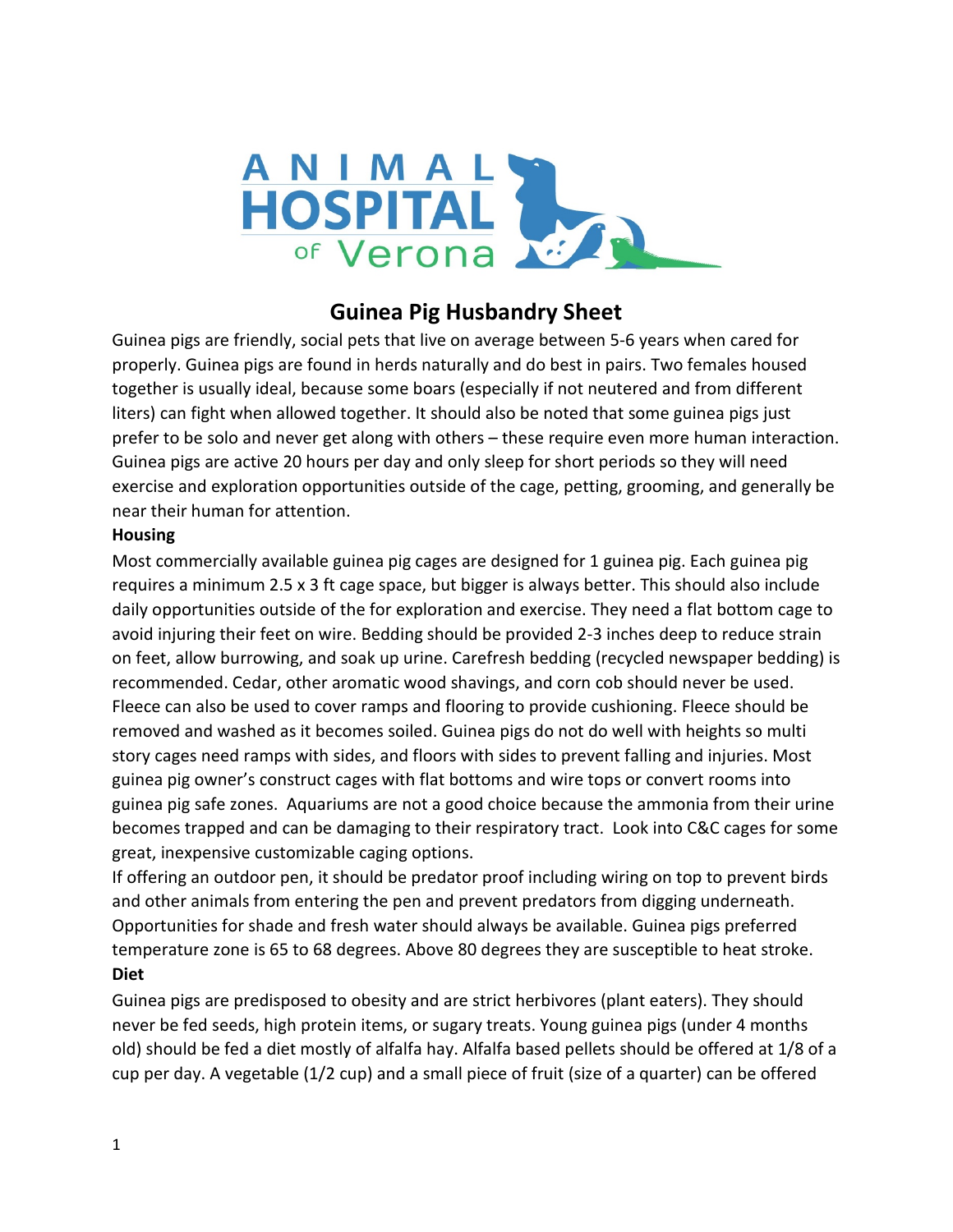daily. Hay should be available 24 hours a day and often stays fresher if kept in a hay rack. No other food item is high enough in fiber or provides proper grinding for teeth other than hay. Guinea pigs over 4 months of age should be fed a diet of mostly Timothy hay. Other hays such as Brome, Orchard grass, and Botanicals can be offered as well. Pellets should be transitioned to Timothy based pellets (Brands: Oxbow or Mazuri) and purchased in small bags. Guinea pig pellets are fortified in Vitamin C which breaks down very easily, the fresher the food, the better the Vitamin C content.

Guinea pigs love their greens. Romaine, parsley, Broccoli, dandelion greens, green/red/yellow peppers, kiwi, carrot tops, tomatoes, peas, spinach, oranges, papaya, strawberries, and guava are all appropriate choices. Remember not to overfeed fruits as it can cause diarrhea and guinea pigs do not handle sugars well.

Avoid grass or weeds with insecticides, onions, garlic, and keep high calcium greens (such as Kale, Bok choy, spinach, collards) in moderation.

Feed 1/8 cup of pellets once daily in a heavy weighted crock (to reduce tipping). Greens can be fed in the same crock once daily and any remaining should be removed to prevent spoilage. Water is best provided in a water bottle as water dishes often are easily contaminated with waste. Water should be cleaned and filled daily as guinea pigs hold food in their mouths which could contaminate the tip of water bottles.

Guinea pigs do not synthesize their own vitamin C and become deficient very easily. Vitamin C supplementation is recommended in the form of a Vitamin C tablet (Oxbow hay tablet) in addition to feeding vegetables or fruits with high vitamin C content. Vitamin C in water is very unstable and breaks down within a few hours of being added.

## **Cleaning**

Guinea pigs should be removed from the cage for exercise while their cage is being cleaned. Spot cleaning of corners and removal of uneaten veggies should occur daily. Depending on the size of the cage and the number of guinea pigs most need a full cage cleaning weekly. Cage should be dumped or scooped of all bedding. Rinsed with warm diluted bleach water. Bleach can be diluted to ½ cup bleach to 1 gallon of water. Scrub floors of cage, rinse, and allow it to dry. Also scrub down toys/hide boxes or replace disposable cage items (cardboard boxes, paper bags) with fresh items. Food crocks and water bottles should also be disinfected either with dilute bleach solution and rinsed or put through the dishwasher.

Nails can be trimmed monthly with human or small animal nail trimmers and longer haired varieties should be brushed daily.